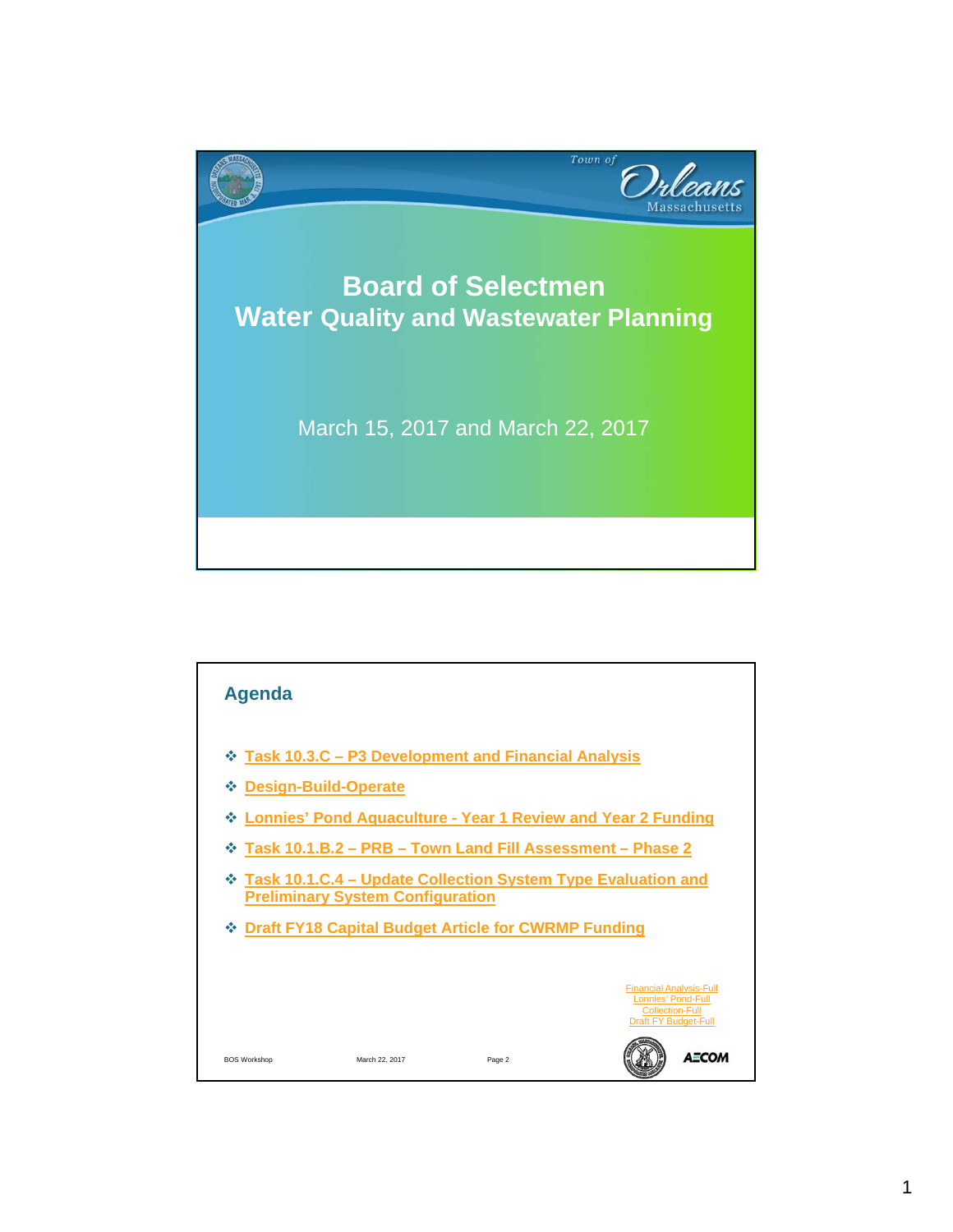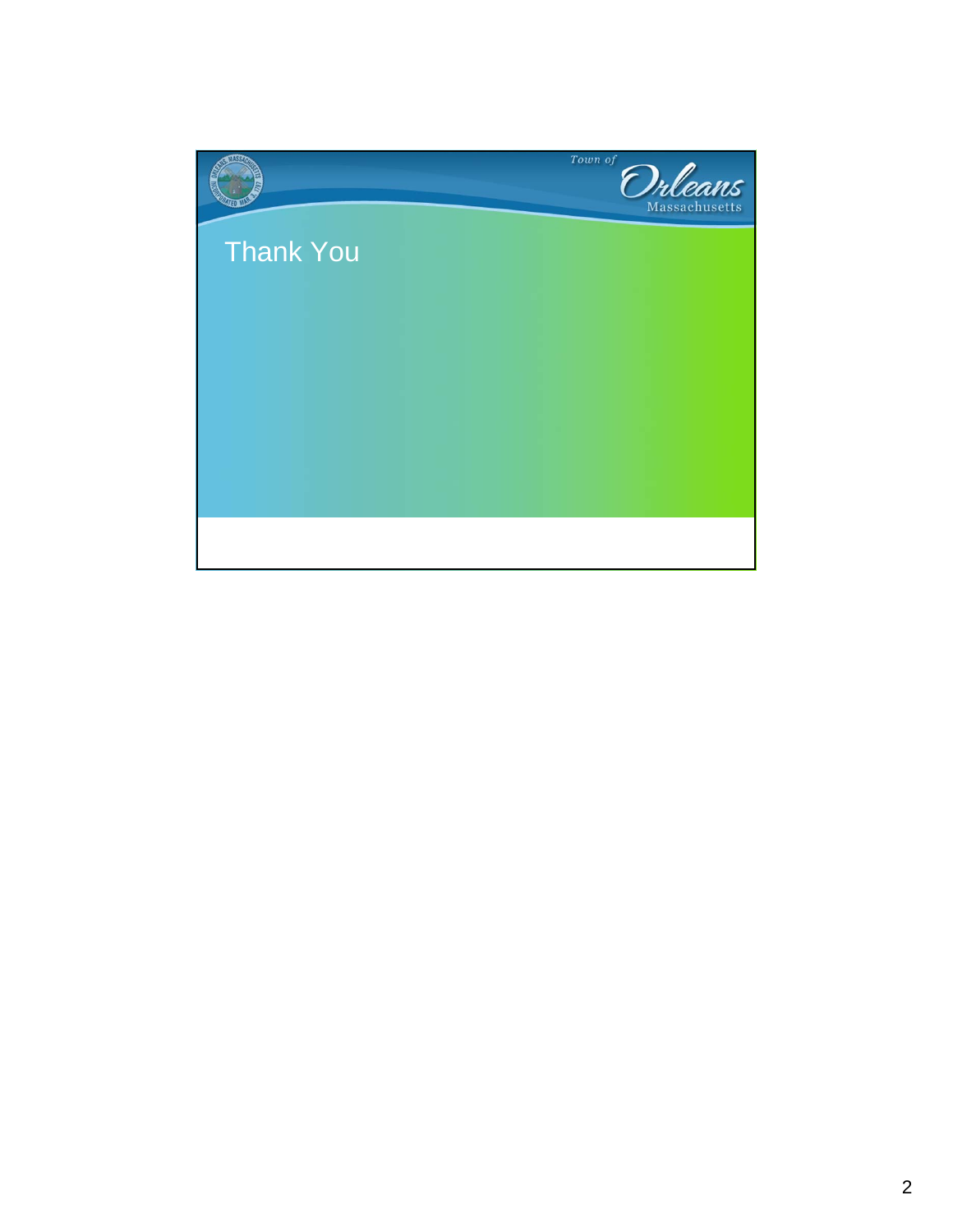

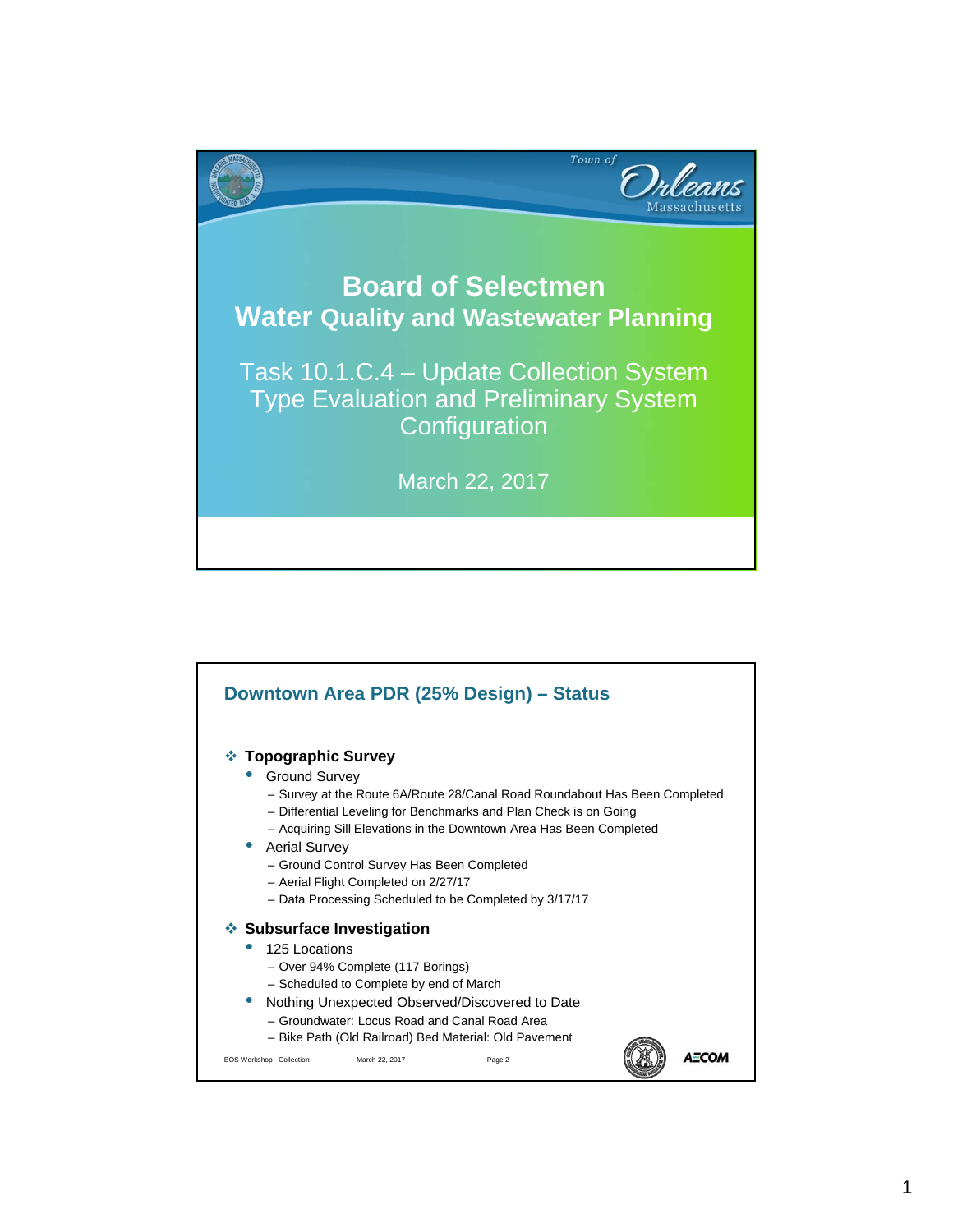

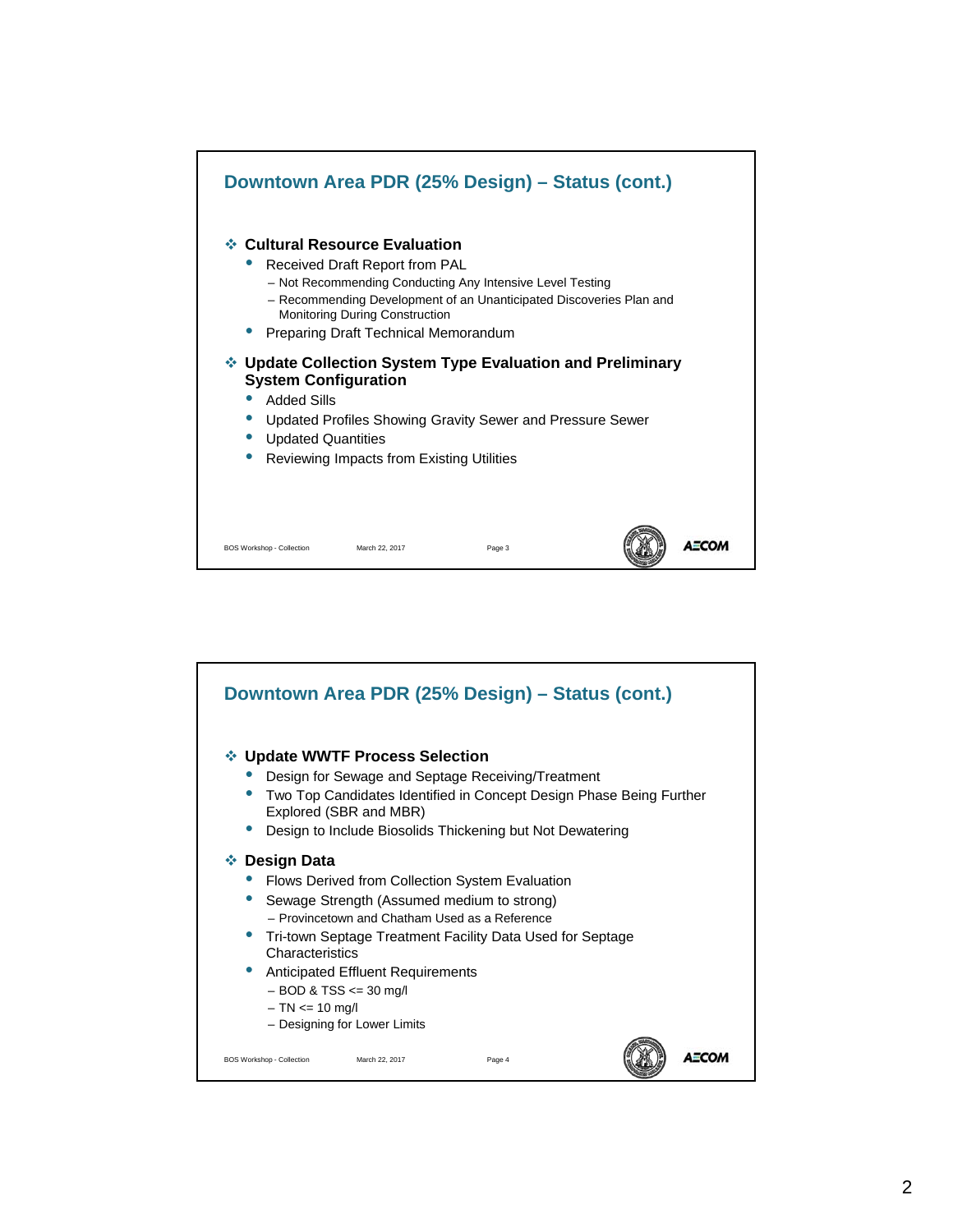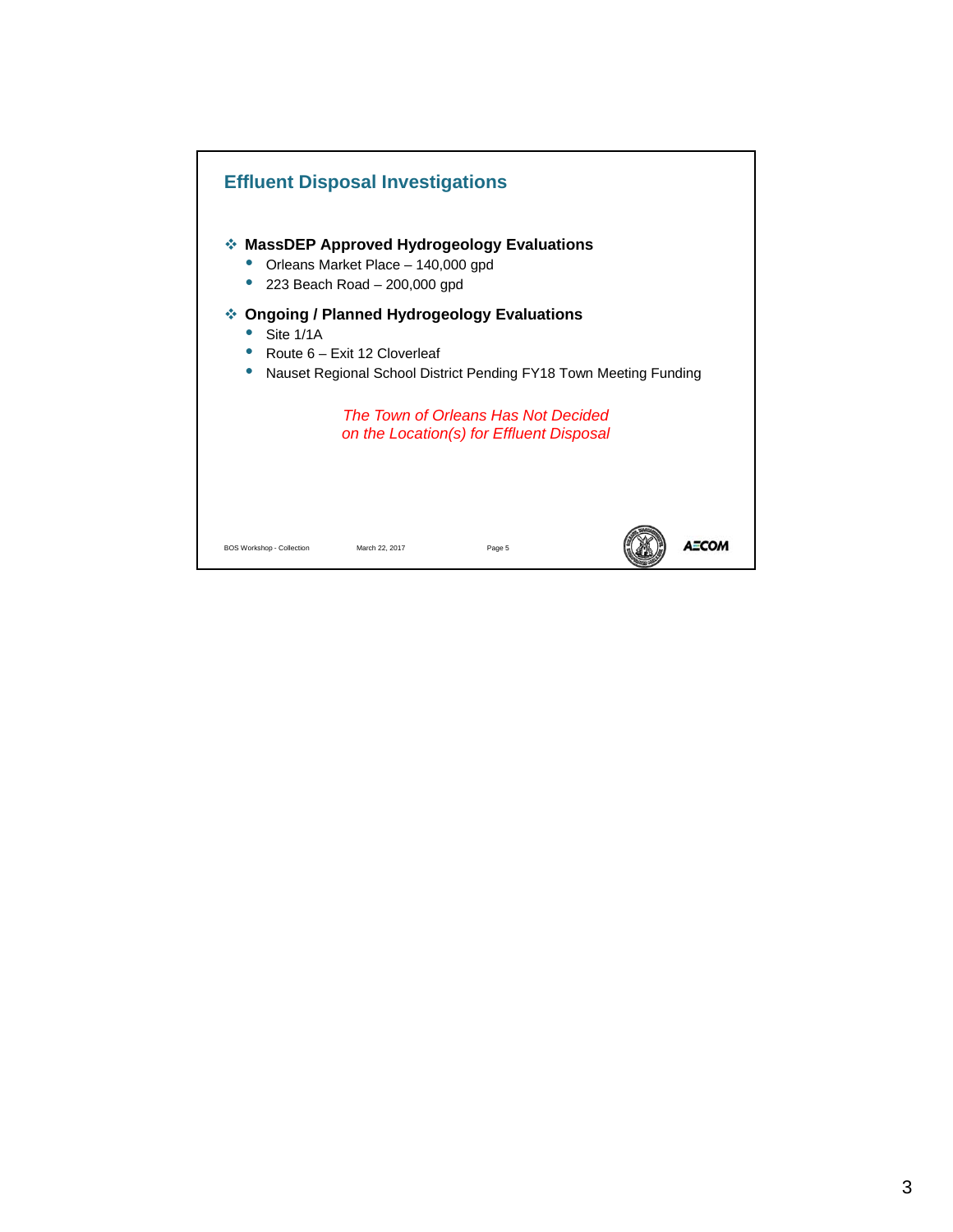

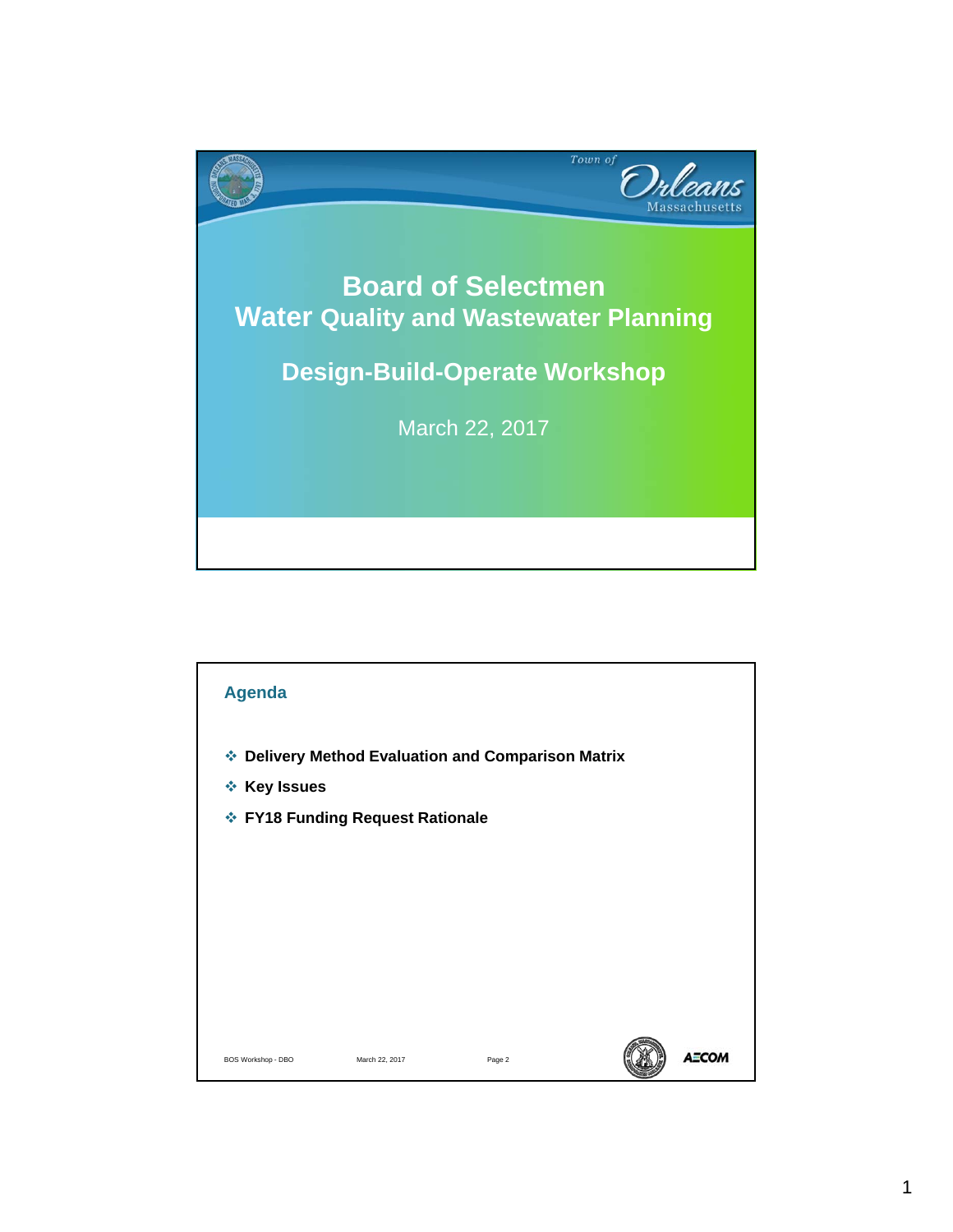

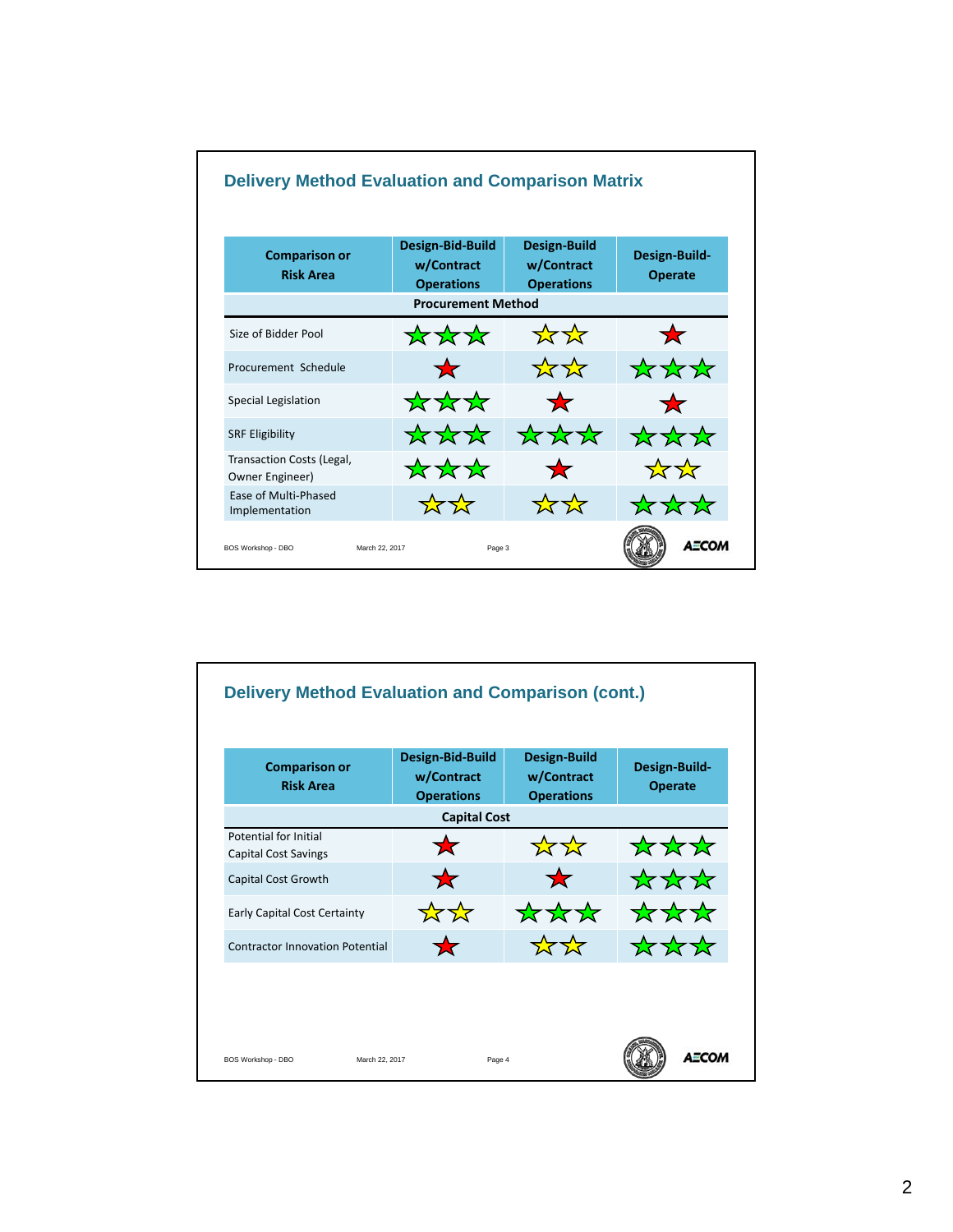

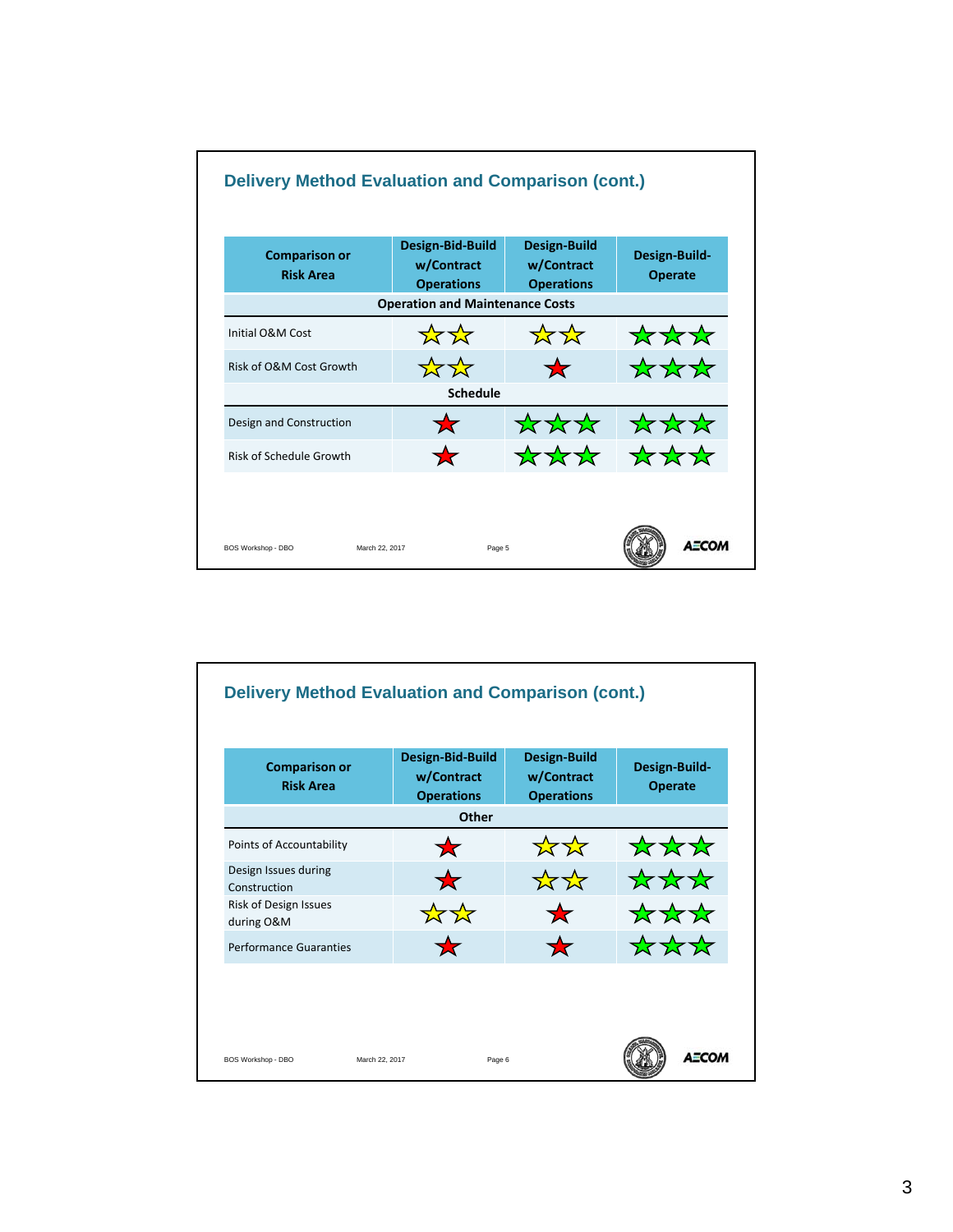## **Delivery Method Rating/Ranking**

|                                                            | Design-Bid-Build<br>w/Contract |                                                    | Design-Build<br>w/Contract | Design-<br>Build- |
|------------------------------------------------------------|--------------------------------|----------------------------------------------------|----------------------------|-------------------|
| Comparison or Risk Area<br><b>Procurement</b>              | <b>Operations</b>              |                                                    | <b>Operations</b>          | Operate           |
| Size of Bidder Pool                                        |                                | 8                                                  | 4                          | $\mathbf{z}$      |
| Procurement Schedule                                       |                                | $\mathfrak{p}$                                     | $\overline{\mathbf{A}}$    | я                 |
| Special Legislation                                        |                                | 8                                                  | $\mathcal{P}$              | $\mathbf{z}$      |
| <b>SRF Eligibility</b>                                     |                                | 8                                                  | 8                          | 8                 |
| Transaction Costs (Legal, Owner Engineer)                  |                                |                                                    | $\mathbf{z}$               | 4                 |
|                                                            |                                | 8<br>$\overline{\mathbf{A}}$                       | $\boldsymbol{A}$           | 8                 |
| Ease of Multi-Phased Implementation                        |                                |                                                    |                            |                   |
| Subtotal                                                   |                                | 38                                                 | 24                         | 32                |
| <b>Capital Cost</b>                                        |                                | $\mathfrak{p}$                                     | $\overline{\mathbf{A}}$    |                   |
| Potential for Initial Capital Cost Savings                 |                                | $\mathbf{z}$                                       |                            | 8<br>8            |
| Risk of Capital Cost Growth                                |                                |                                                    | $\mathbf{z}$               |                   |
| Early Capital Cost Certainty                               |                                | $\overline{\mathbf{A}}$<br>$\mathbf{z}$            | 8                          | 8                 |
| Innovation Potential                                       |                                |                                                    | $\overline{\mathbf{A}}$    | 8                 |
| Subtotal                                                   |                                | 10                                                 | 18                         | 32                |
| <b>Operation and Maintenance Costs</b><br>Initial O&M Cost |                                |                                                    | $\overline{\mathbf{A}}$    | 8                 |
| Risk of O&M Cost Growth                                    |                                | $\overline{\mathbf{4}}$<br>$\overline{\mathbf{4}}$ | $\mathcal{P}$              | я                 |
|                                                            |                                |                                                    |                            |                   |
| Subtotal                                                   |                                | 8                                                  | 6                          | 16                |
| Schedule                                                   |                                |                                                    |                            |                   |
| Design and Construction                                    |                                | $\mathcal{P}$                                      | 8                          | 8                 |
| Risk of Schedule Growth                                    |                                | $\mathcal{P}$                                      | 8                          | 8                 |
| Subtotal                                                   |                                | 4                                                  | 16                         | 16                |
| Other                                                      |                                |                                                    |                            |                   |
| Points of Accountability                                   |                                | $\mathbf{z}$                                       | $\overline{\mathbf{A}}$    | 8                 |
| Design Issues during Construction                          |                                | $\mathbf{z}$                                       | $\overline{\mathbf{A}}$    | 8                 |
| Risk of Design Issues during O&M                           |                                | $\overline{\mathbf{A}}$                            | $\mathbf{z}$               | 8                 |
| Performance Guaranties                                     |                                | $\mathcal{P}$                                      | $\mathcal{P}$              | 8                 |
| Subtotal                                                   |                                | 10                                                 | 12 <sub>1</sub>            | 32                |
|                                                            | Total                          | 70                                                 | 76                         | 128               |
|                                                            |                                |                                                    |                            |                   |
| Rating System (the higher score = the better)              | $2$ = Worst                    |                                                    |                            |                   |
|                                                            | $4 \equiv \text{Medim}$        |                                                    |                            |                   |
|                                                            | $8 = Best$                     |                                                    |                            |                   |
|                                                            |                                |                                                    |                            |                   |
| March 22, 2017                                             |                                |                                                    |                            | A CO              |
| BOS Workshop - DBO                                         | Page 7                         |                                                    |                            |                   |

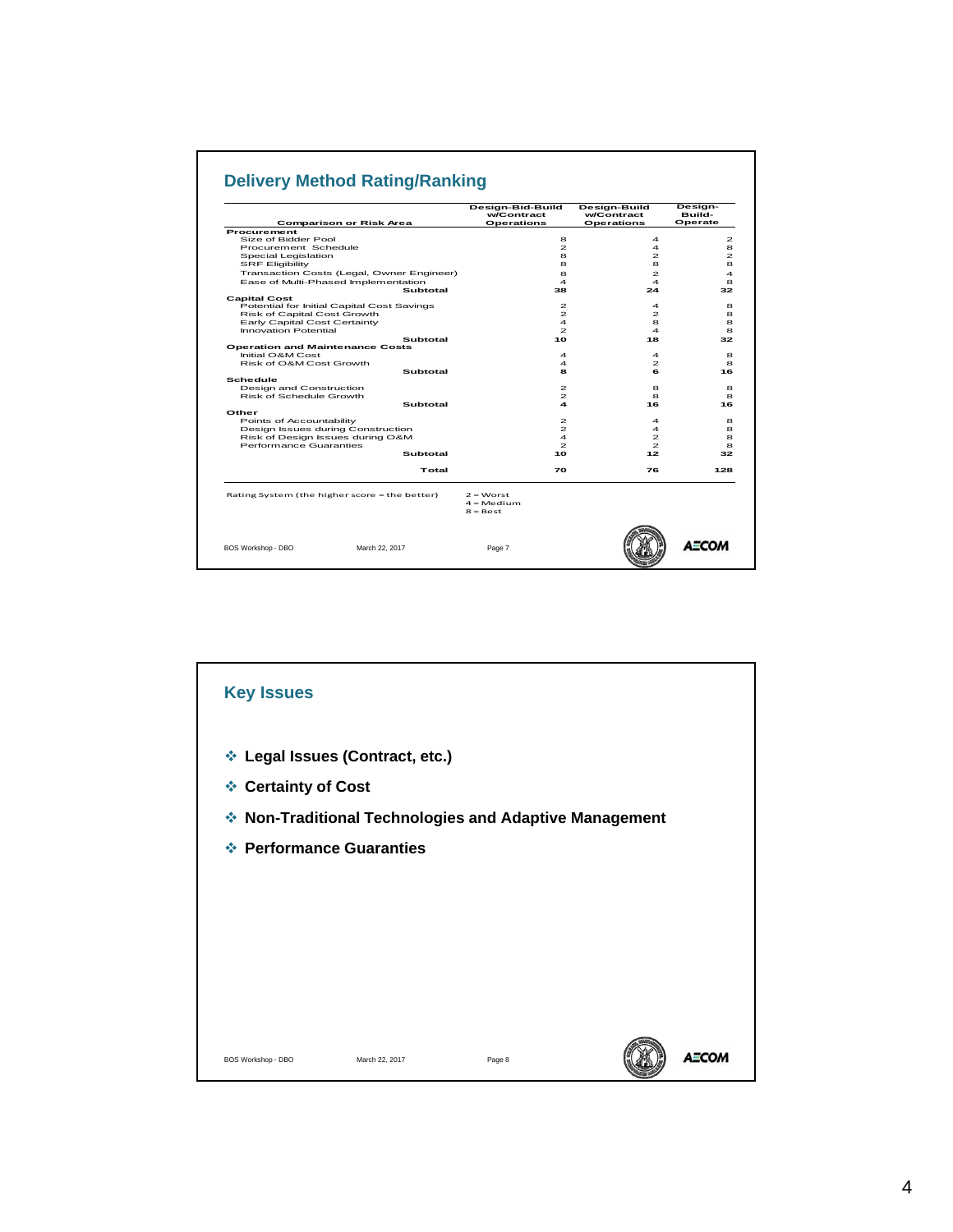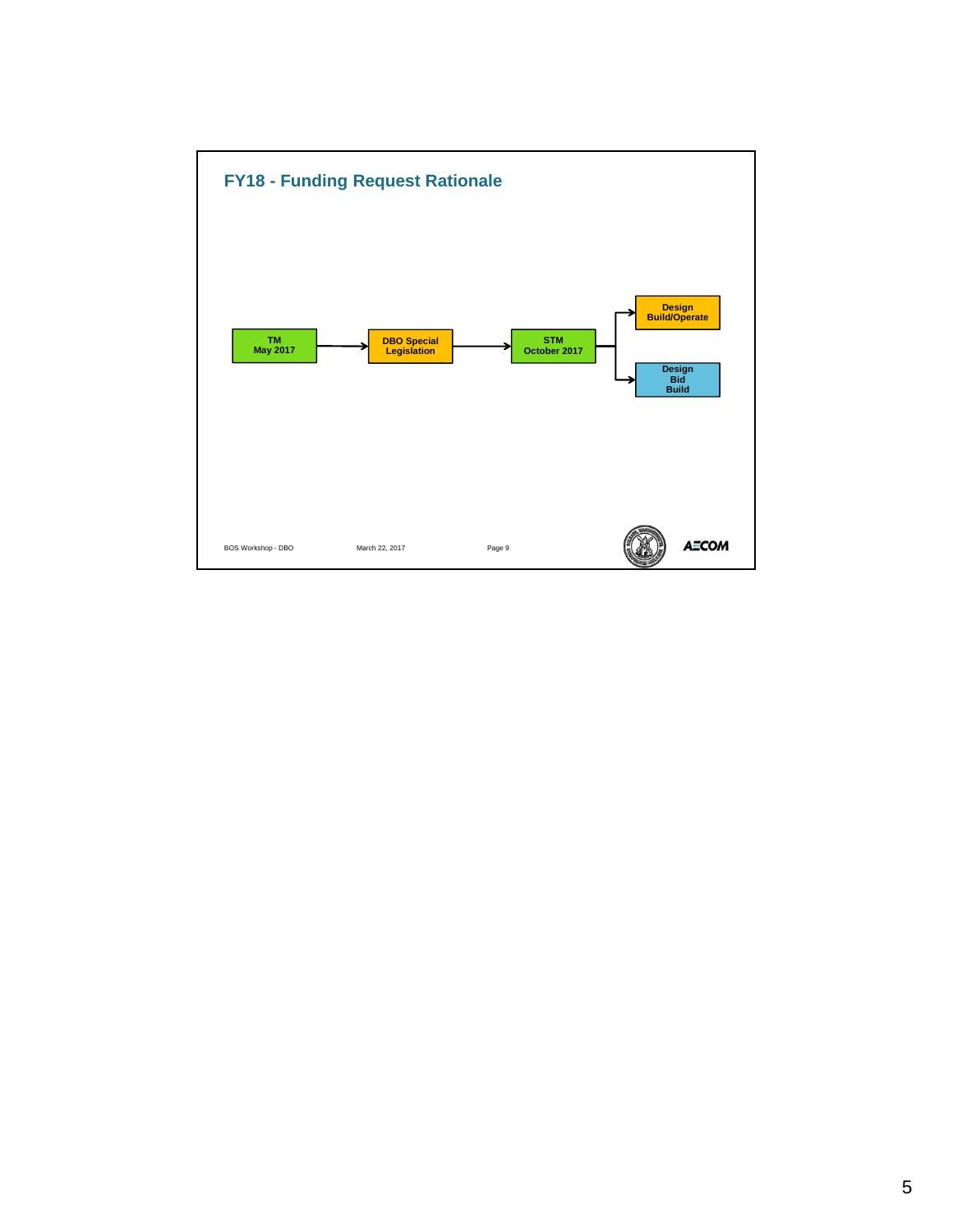

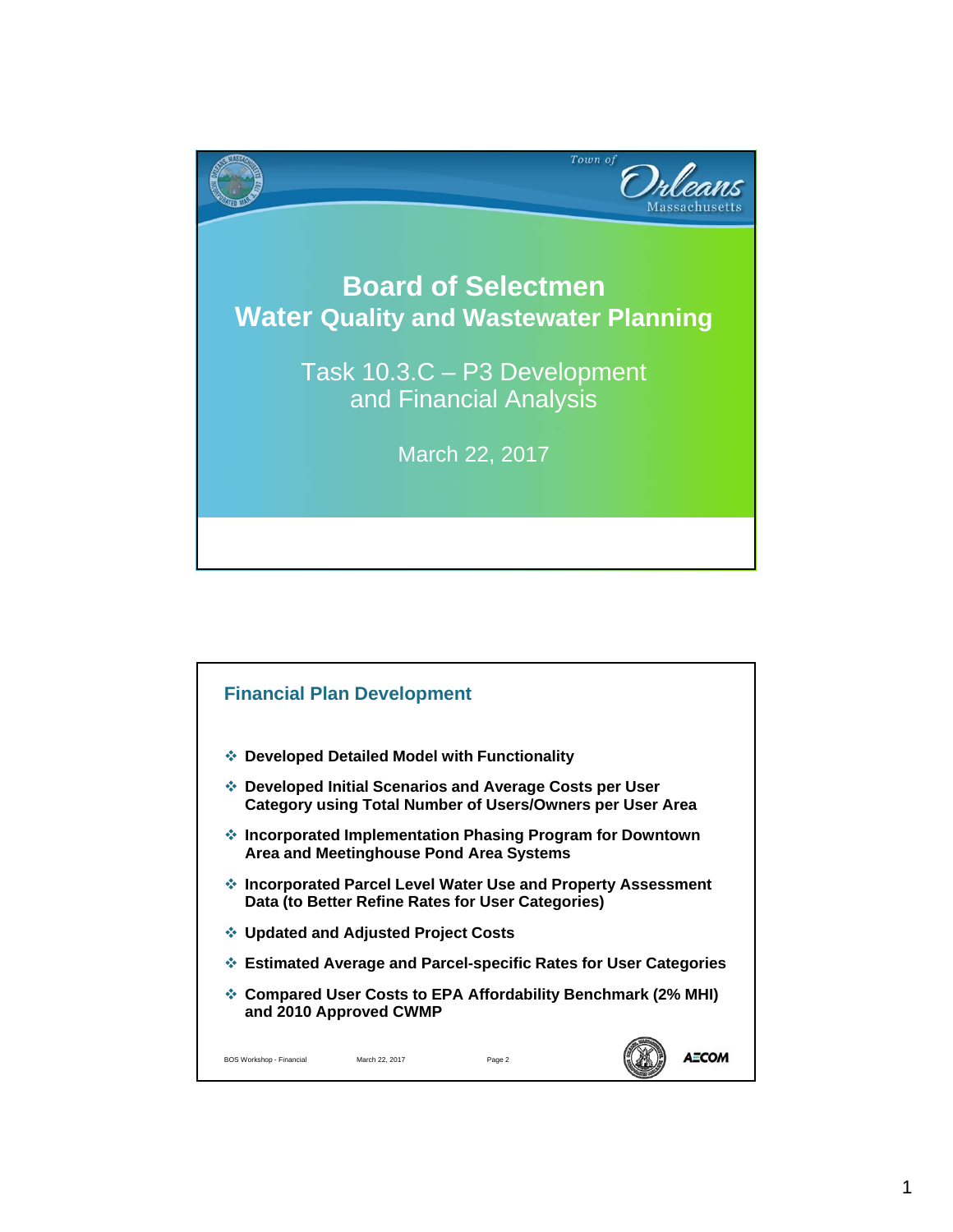

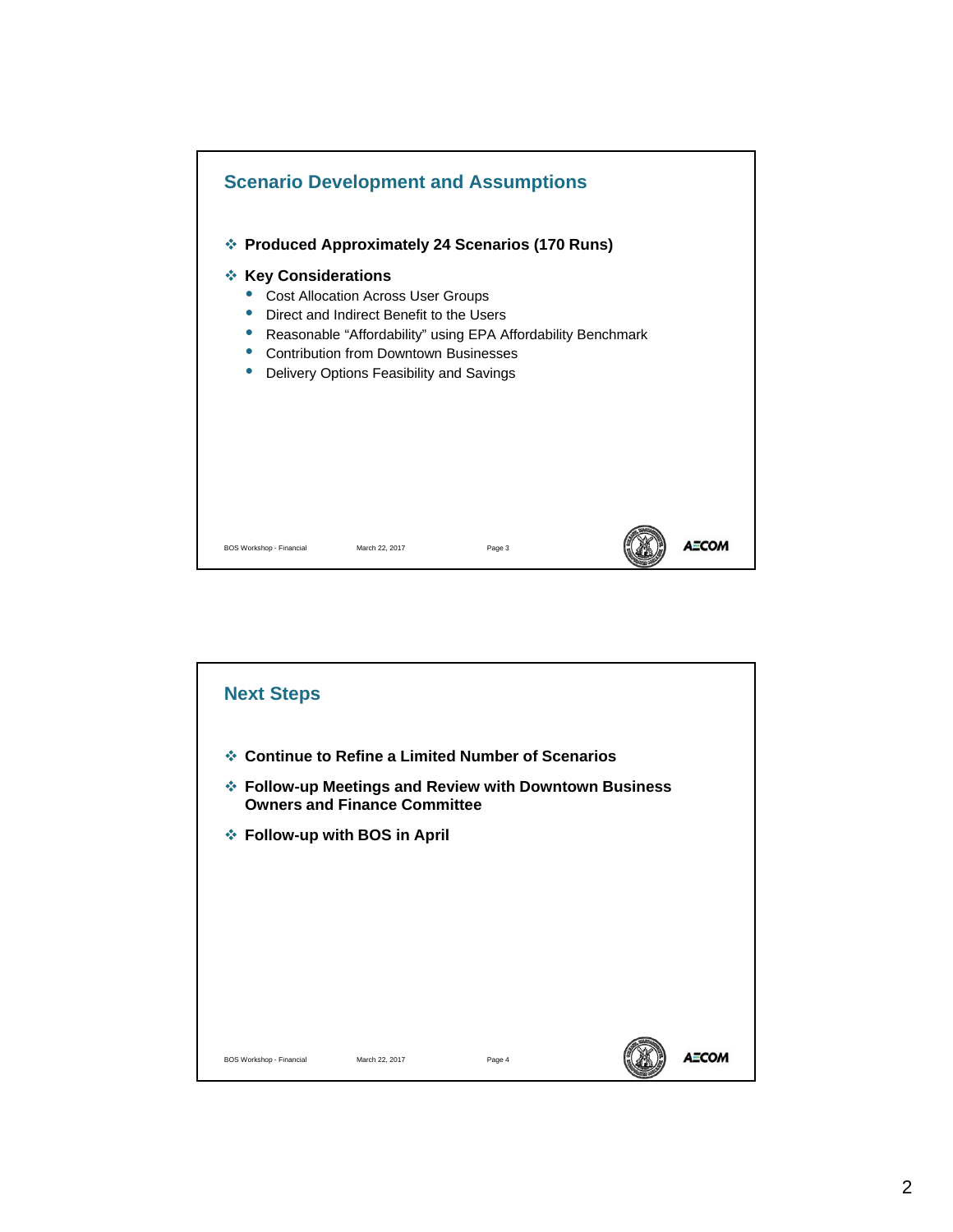

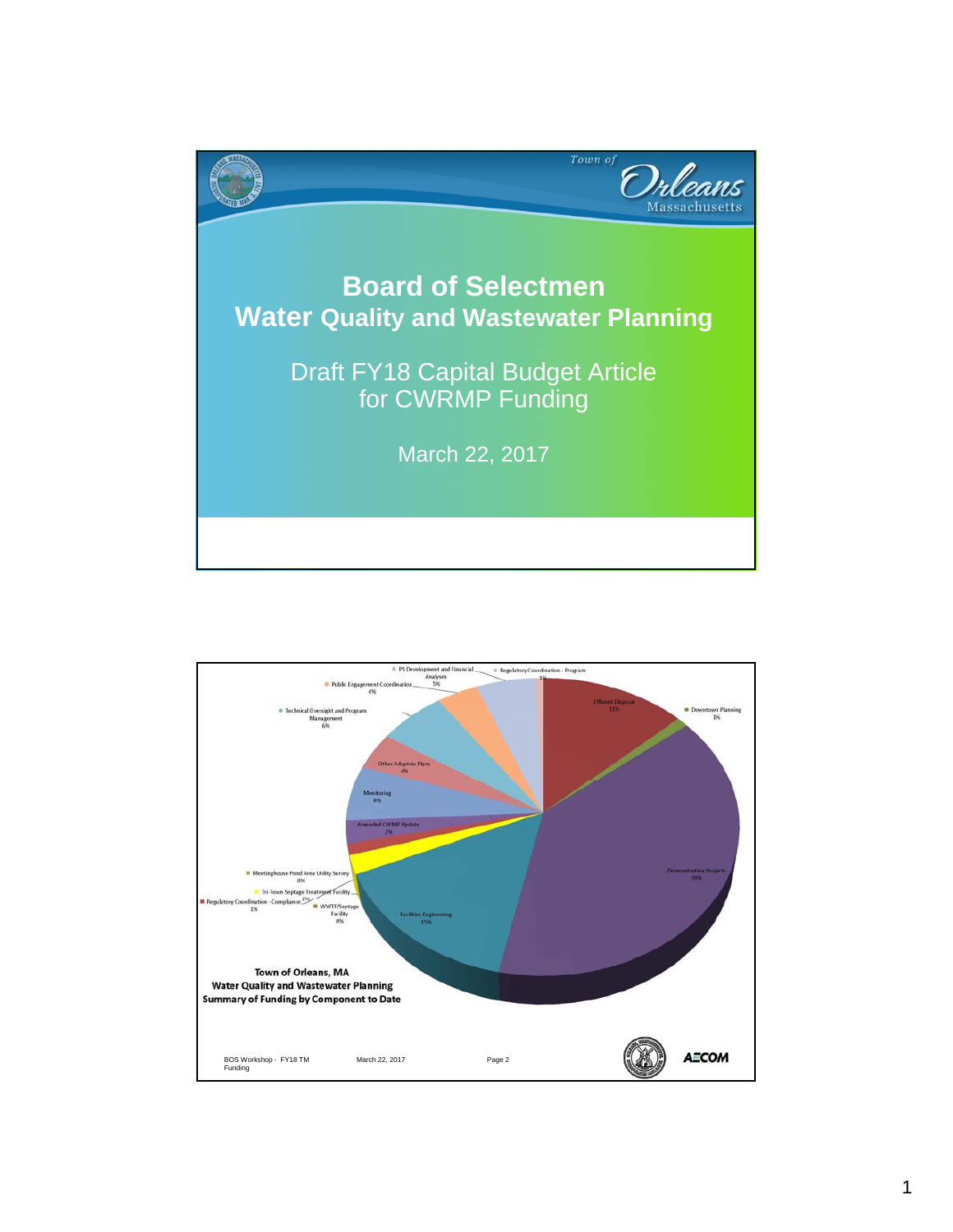| <b>Task</b>    | <b>Description</b>                                                    | <b>Amount</b> |
|----------------|-----------------------------------------------------------------------|---------------|
| $\mathbf{1}$   | Continued Planning and Engineering                                    | \$3,062,300   |
| $\mathcal{P}$  | Adaptive Management Implementation                                    | \$416,000     |
| 3              | Program Management, Financial Planning and Regulatory<br>Coordination | \$361,100     |
| $\overline{4}$ | Miscellaneous                                                         | \$139,100     |
|                | Total                                                                 | \$3,953,500   |
|                |                                                                       |               |
|                |                                                                       |               |

л

٦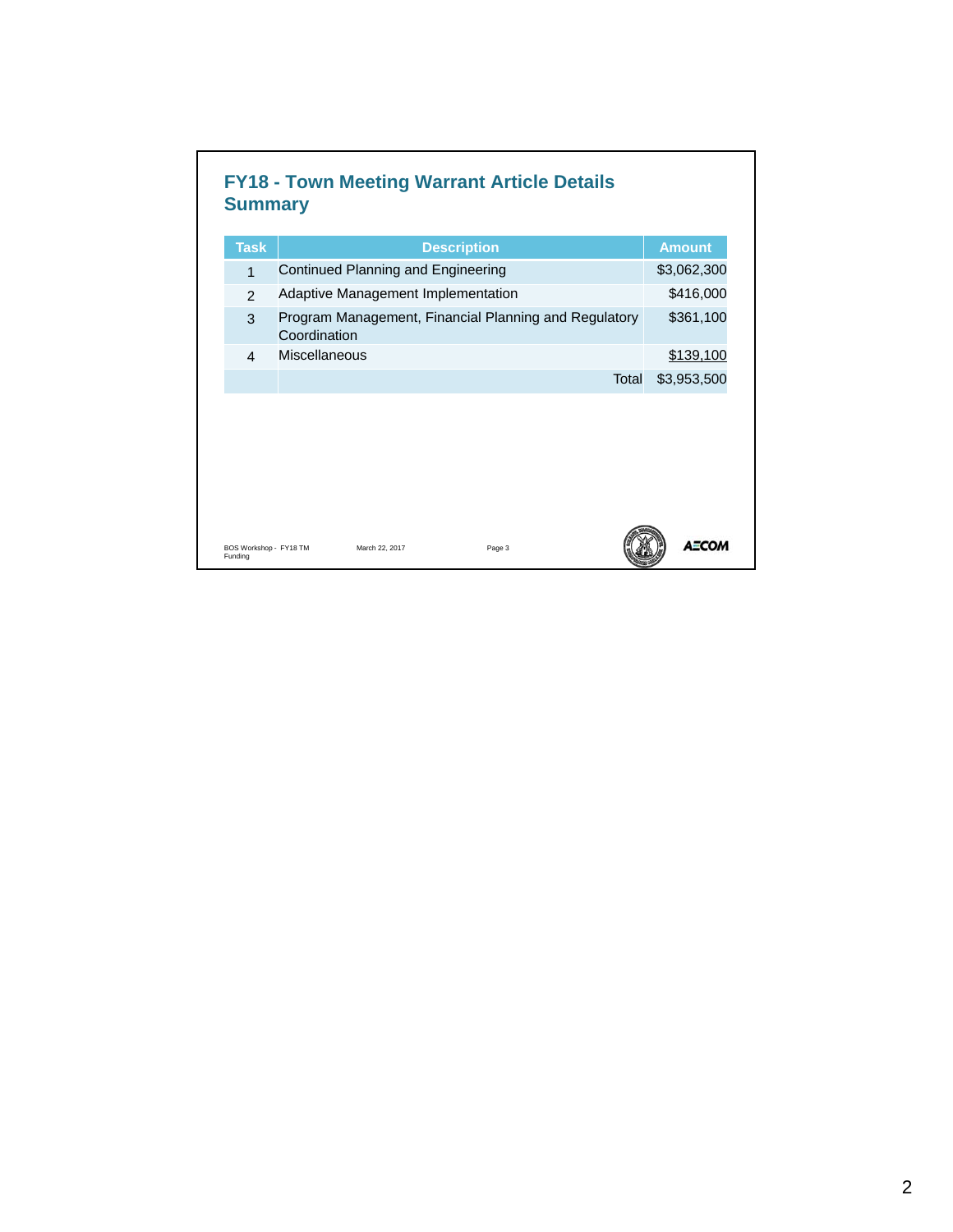

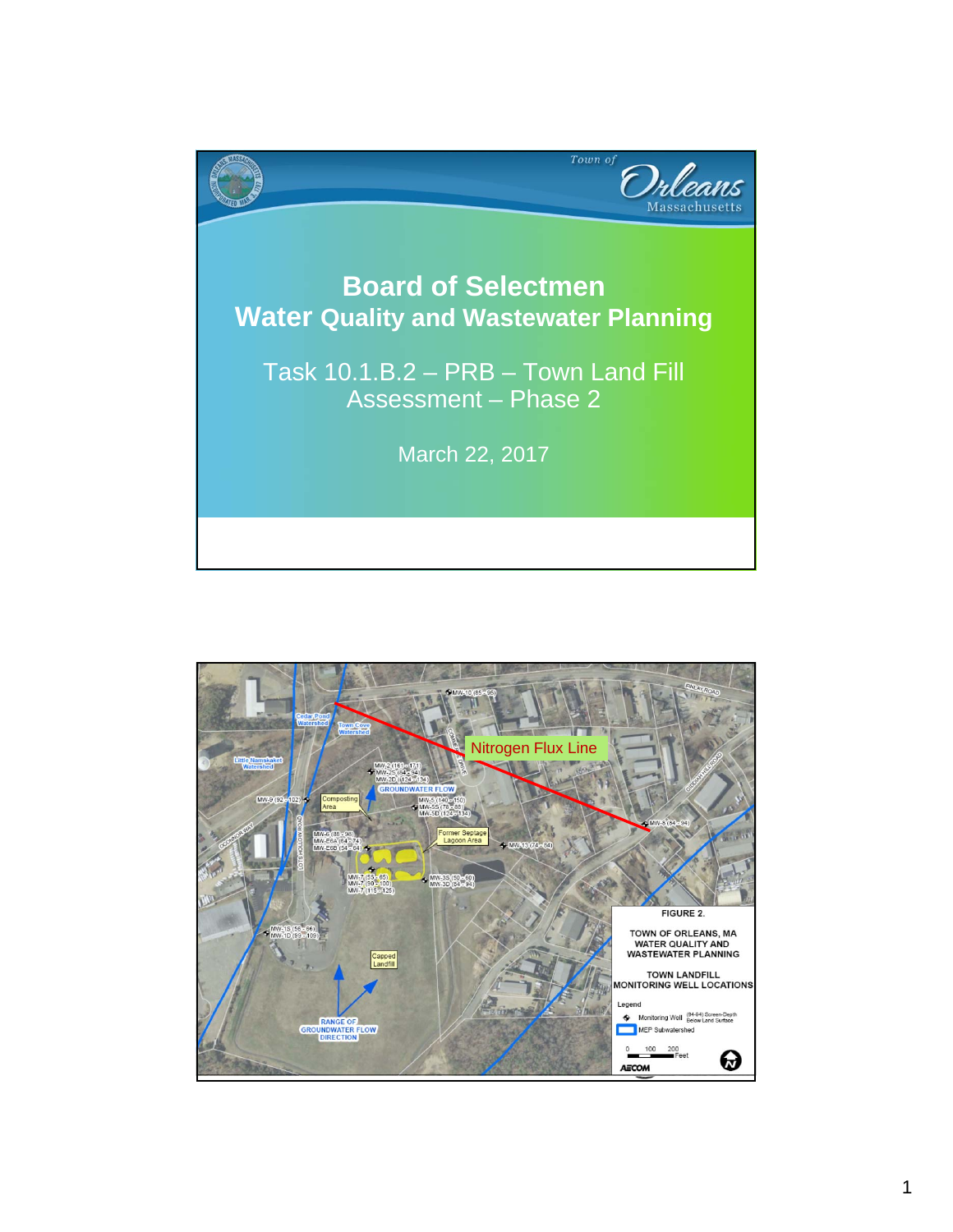| Parameter                                                                                                                                                                                                                              | Units             | Low Range<br>Flux | <b>High Range</b><br>Flux | <b>Mid Range</b><br>Flux |
|----------------------------------------------------------------------------------------------------------------------------------------------------------------------------------------------------------------------------------------|-------------------|-------------------|---------------------------|--------------------------|
| Groundwater Seepage Velocity (variable) <sup>1</sup>                                                                                                                                                                                   | ft/d              | 2.00              | 4.00                      | 3.00                     |
| Porosity                                                                                                                                                                                                                               | unitless          | 0.25              | 0.25                      | 0.25                     |
| Darcy Velocity                                                                                                                                                                                                                         | ft/d              | 0.50              | 1.00                      | 0.75                     |
| <b>Vertical Extent</b>                                                                                                                                                                                                                 | feet              | 60                | 60                        | 60                       |
| Length of Affected Aquifer <sup>2</sup>                                                                                                                                                                                                | feet              | 1,540             | 1,540                     | 1,540                    |
| Groundwater Flux                                                                                                                                                                                                                       | ft3 / d-ft length | 30                | 60                        | 45                       |
| Groundwater Flux                                                                                                                                                                                                                       | ft3 / day         | 46,200            | 92,400                    | 69,300                   |
| Groundwater Flux                                                                                                                                                                                                                       | $L$ /day          | 1,308,236         | 2,616,472                 | 1,962,354                |
| Groundwater Flux                                                                                                                                                                                                                       | Gallons/min       | 240               | 480                       | 360                      |
| Nitrate Concentration (variable) <sup>3</sup>                                                                                                                                                                                          | mg/L              | 6.00              | 24.00                     | 12.00                    |
| Nitrate Flux                                                                                                                                                                                                                           | kg /yr-ft length  | 1.86              | 14.88                     | 5.58                     |
| <b>Nitrate Flux</b>                                                                                                                                                                                                                    | kg/year           | 2.865             | 22.920                    | 8.595                    |
| 1. Variable - sensitive to hydraulic conductivity Groundwater velocity is<br>variable based on a range of hydraulic conductivity (Low 60 - High 250<br>ft./day)<br>2. Affected Aquifer length - line across watershed from corner Lots |                   |                   |                           |                          |
| Hollow Rd and Finlay Rd. to Giddiah Hill Rd. at corner Industrial Way                                                                                                                                                                  |                   |                   |                           |                          |
| 3. Variable -sensitive to total nitrogen concentration - Data set average<br>concentration 12 mg/L, range 1 mg/L to 27 mg/L, n=32                                                                                                      |                   |                   |                           |                          |

| Estimated Nitrogen flux (mass per time) from the Orleans Landfill.<br>Parameter                                                                                                                                                                                                                                 | Units             | <b>Low Range</b><br>Flux | <b>High Range</b><br>Flux | <b>Mid Range</b><br>Flux |
|-----------------------------------------------------------------------------------------------------------------------------------------------------------------------------------------------------------------------------------------------------------------------------------------------------------------|-------------------|--------------------------|---------------------------|--------------------------|
| Groundwater Seepage Velocity (variable) <sup>1</sup>                                                                                                                                                                                                                                                            | ft/d              | 2.00                     | 4.00                      | 3.00                     |
| Porosity                                                                                                                                                                                                                                                                                                        | unitless          | 0.25                     | 0.25                      | 0.25                     |
| Darcy Velocity                                                                                                                                                                                                                                                                                                  | ft/d              | 0.50                     | 1.00                      | 0.75                     |
| <b>Vertical Extent</b>                                                                                                                                                                                                                                                                                          | feet              | 60                       | 60                        | 60                       |
| Length of Affected Aquifer <sup>2</sup>                                                                                                                                                                                                                                                                         | feet              | 1,540                    | 1,540                     | 1,540                    |
| Groundwater Flux                                                                                                                                                                                                                                                                                                | ft3 / d-ft length | 30                       | 60                        | 45                       |
| Groundwater Flux                                                                                                                                                                                                                                                                                                | ft3 / day         | 46,200                   | 92,400                    | 69,300                   |
| Groundwater Flux                                                                                                                                                                                                                                                                                                | $L$ /day          | 1,308,236                | 2,616,472                 | 1,962,354                |
| Groundwater Flux                                                                                                                                                                                                                                                                                                | Gallons/min       | 240                      | 480                       | 360                      |
| Nitrate Concentration (variable) <sup>3</sup>                                                                                                                                                                                                                                                                   | mg/L              | 6.00                     | 24.00                     | 12.00                    |
| Nitrate Flux                                                                                                                                                                                                                                                                                                    | kg /yr-ft length  | 1.86                     | 14.88                     |                          |
| <b>Nitrate Flux</b>                                                                                                                                                                                                                                                                                             | kg/year           | 2,865                    | 22,920                    | 8,59                     |
| 1. Variable - sensitive to hydraulic conductivity Groundwater velocity is<br>variable based on a range of hydraulic conductivity (Low 60 - High 250<br>ft./day)<br>2. Affected Aquifer length - line across watershed from corner Lots<br>Hollow Rd and Finlay Rd. to Giddiah Hill Rd. at corner Industrial Way |                   |                          |                           |                          |
| 3. Variable -sensitive to total nitrogen concentration - Data set average<br>concentration 12 mg/L, range 1 mg/L to 27 mg/L, n=32                                                                                                                                                                               |                   |                          |                           |                          |
|                                                                                                                                                                                                                                                                                                                 |                   |                          |                           |                          |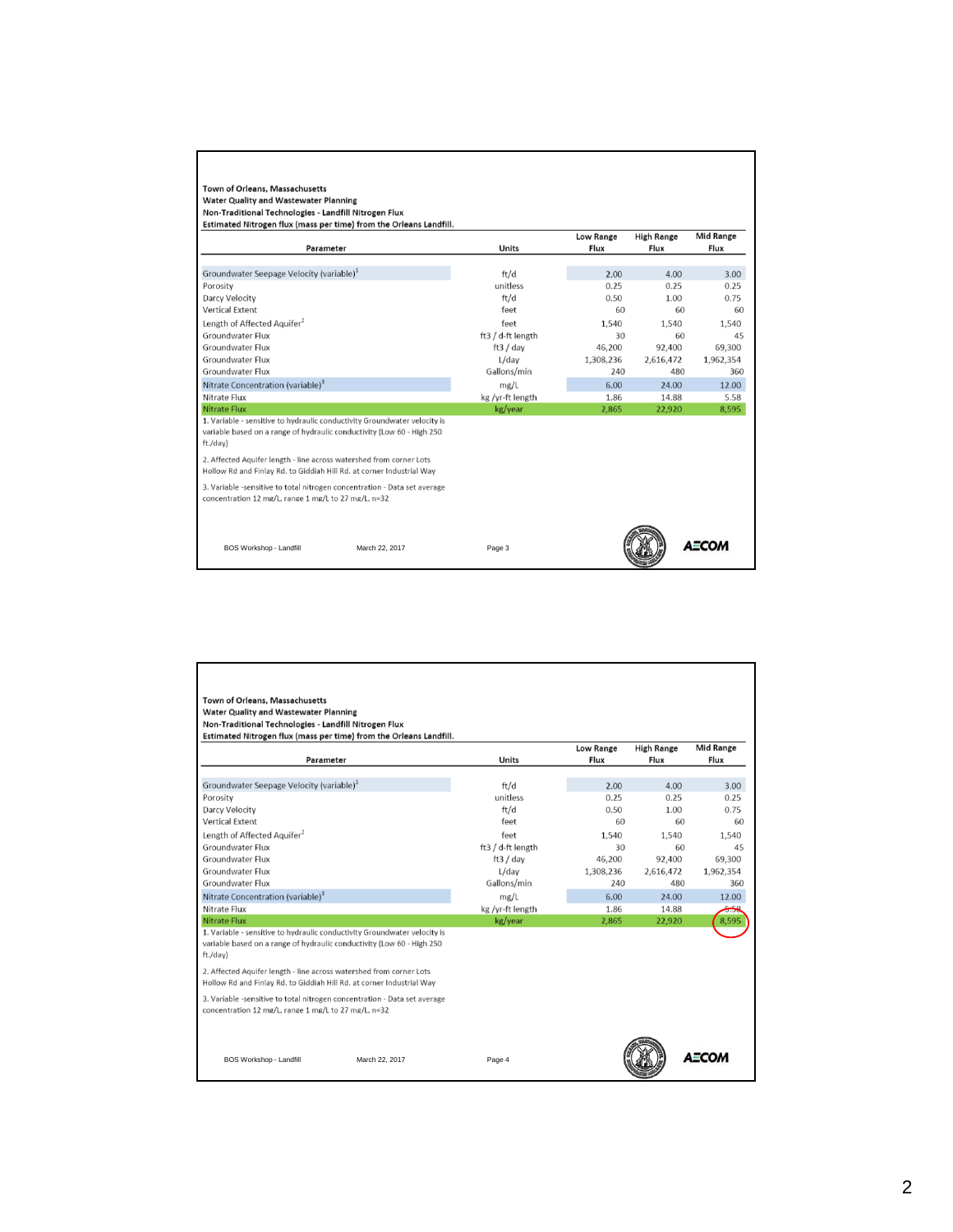

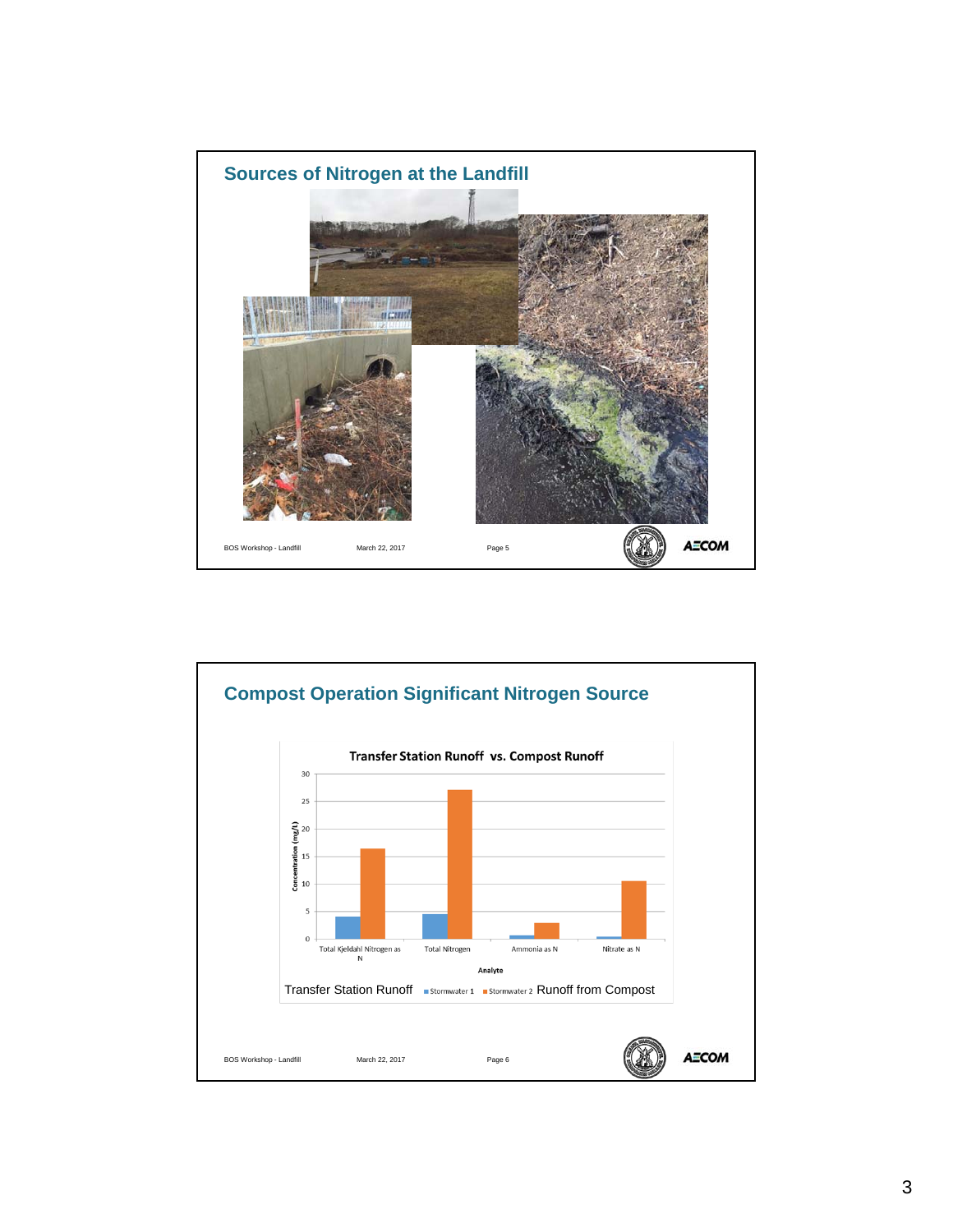

## **Landfill - Summary Sources of Nitrogen and 1,4-dioxane Identified** • 1,4-dioxane source appears to be deep solid waste in the Landfill • Nitrogen from Landfill, Septage Lagoons, Compost area, stormwater **Nitrogen Flux Estimate to Town Cove: ~ 8,500 kg/yr. (mid-range) Time of travel and concentration (load) at Town Cove needs confirmation Nitrogen PRB at Landfill infeasible: Sources too deep Short- and long-term alternatives being developed 1,4-Dioxane Detected in three additional wells > 0.0003 mg/L limit Potential area of downgradient migration area in watershed to be confirmed AECOM** BOS Workshop - Landfill March 22, 2017 Page 8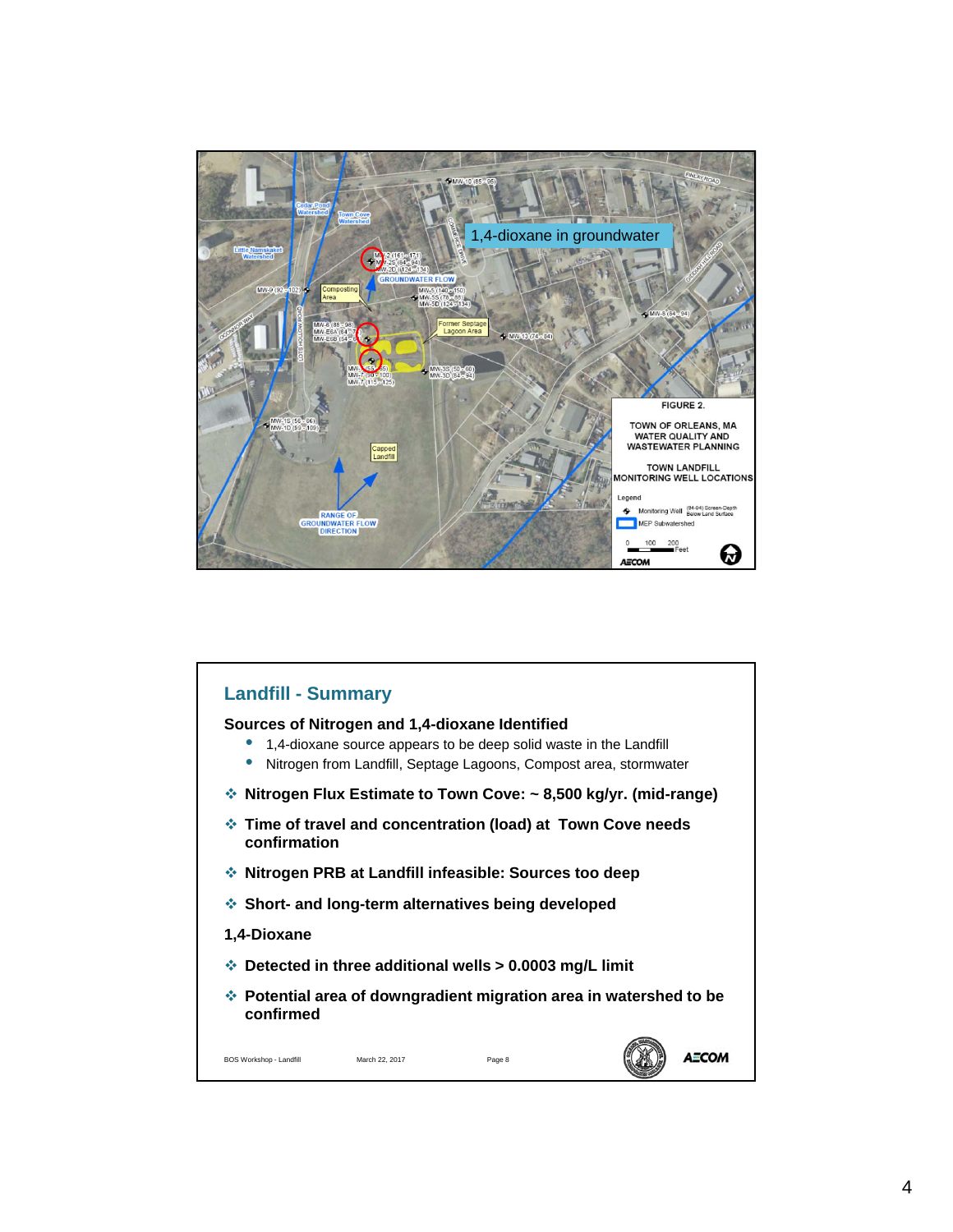

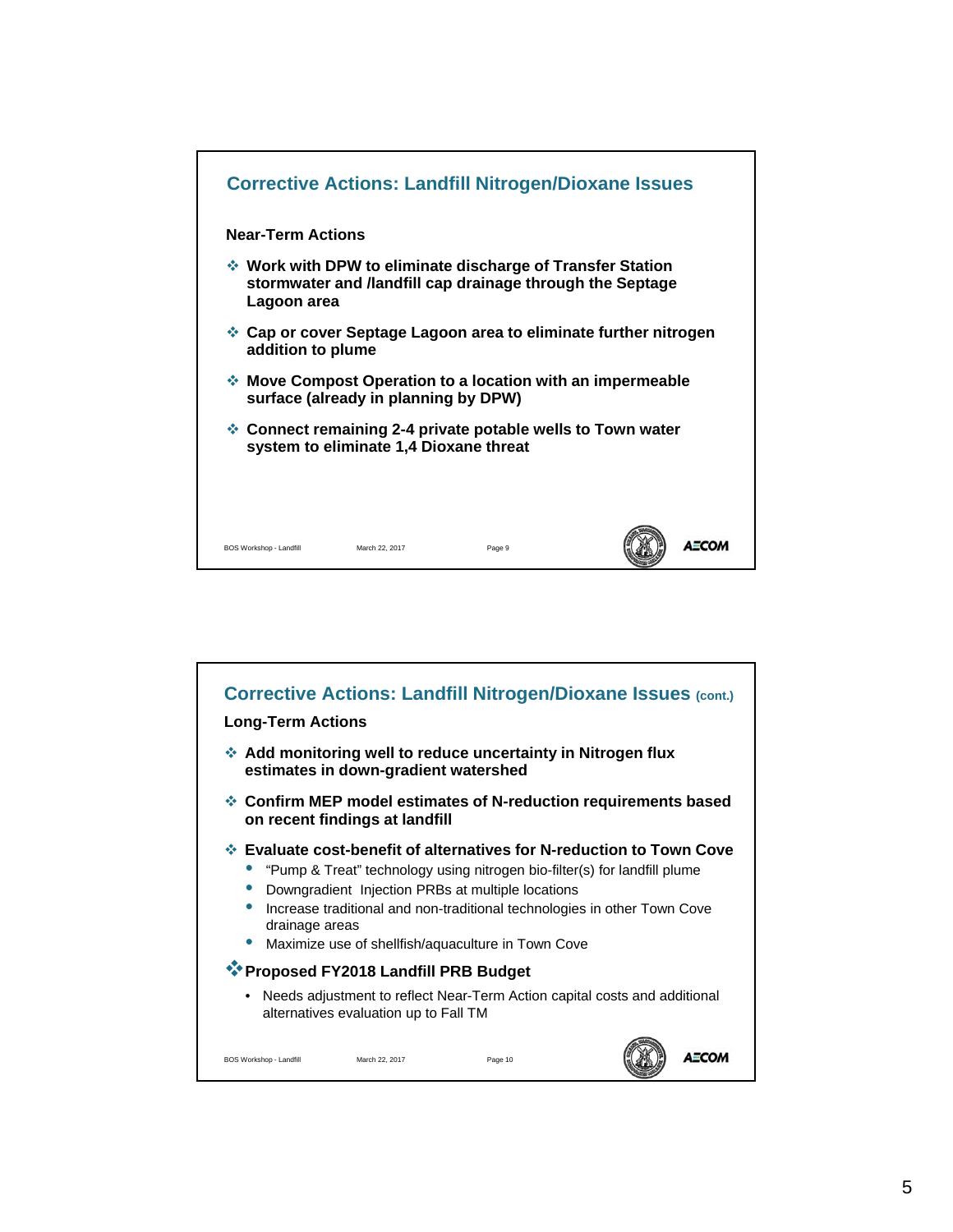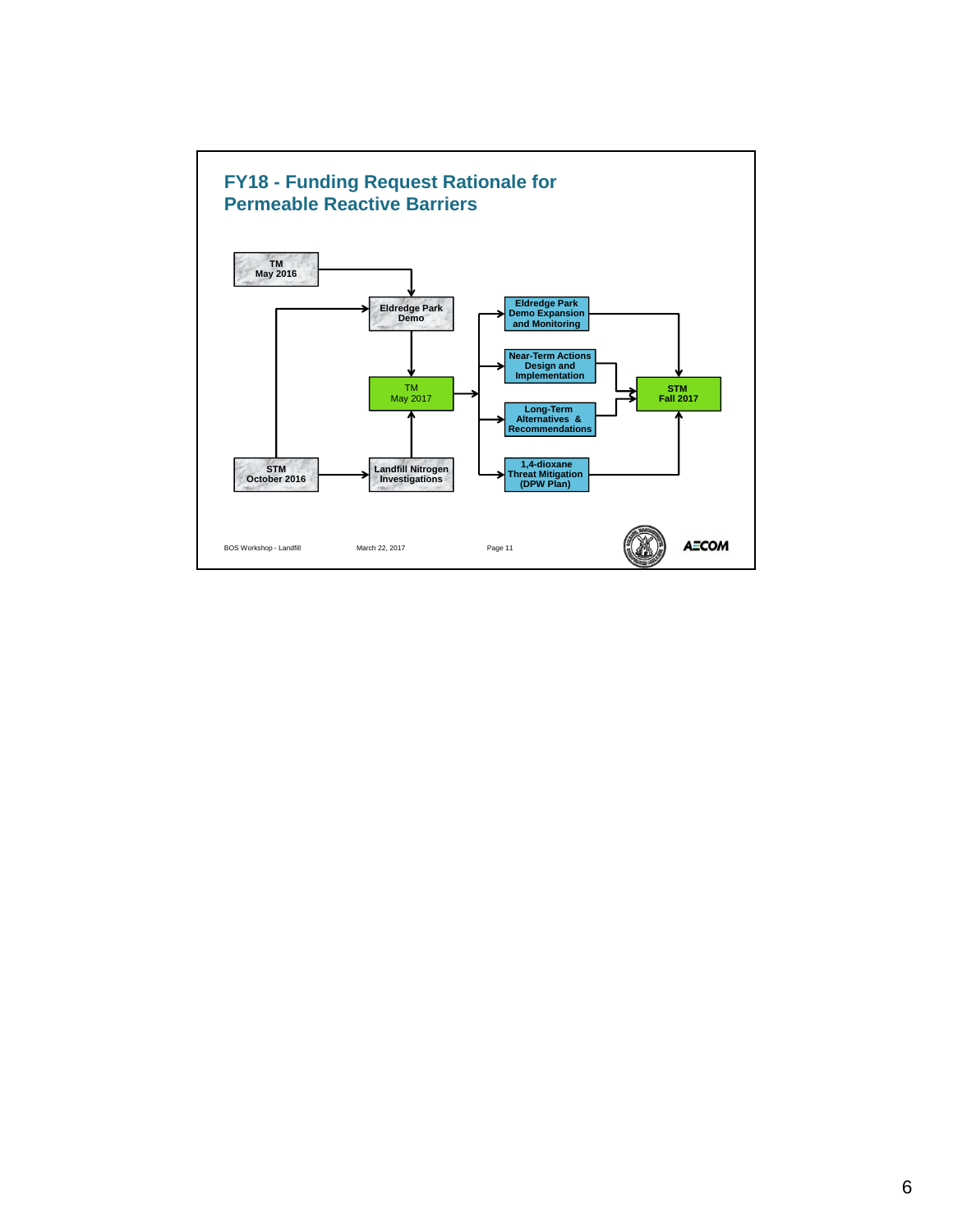